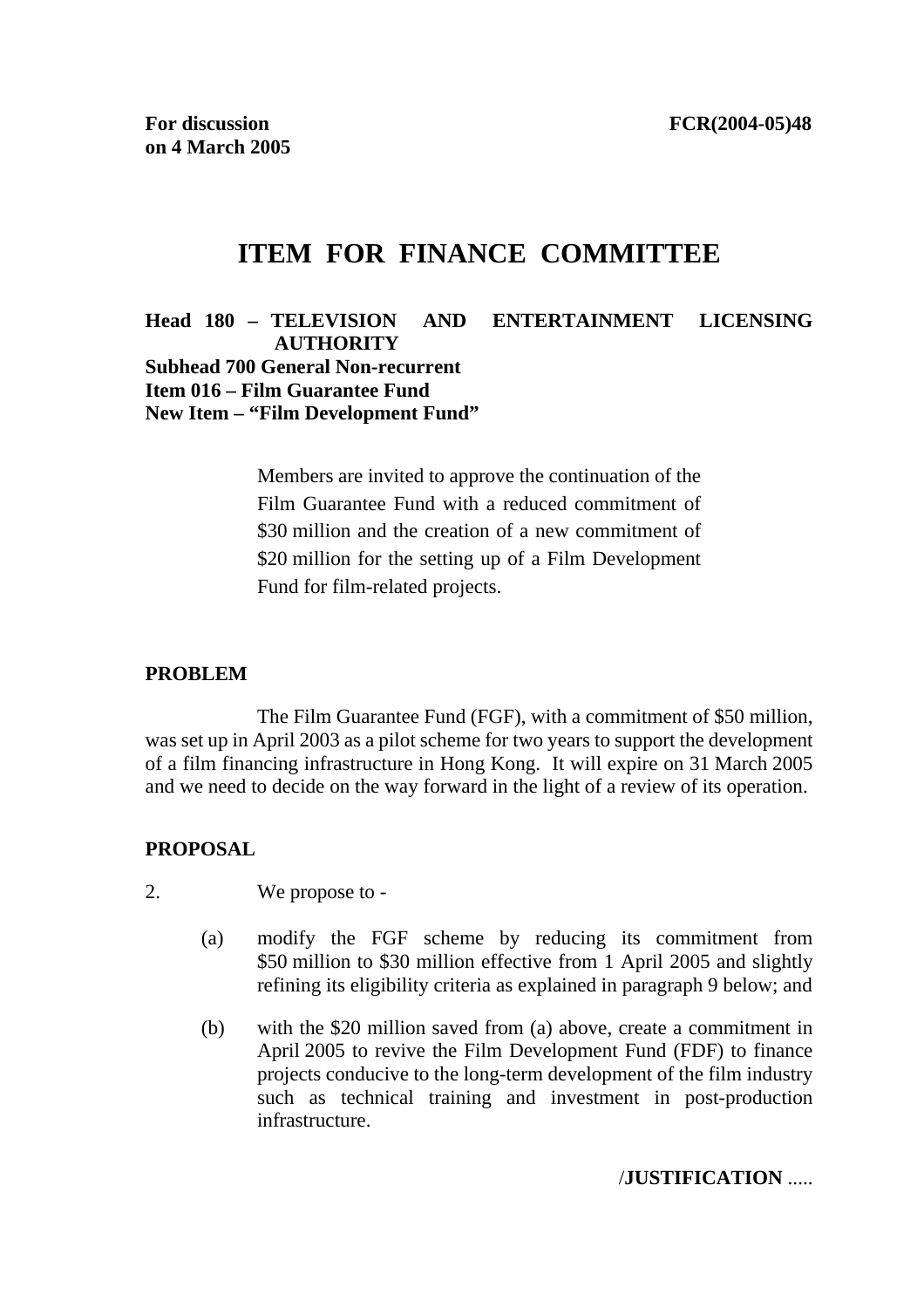### *The Existing FGF*

3. The Government established the FDF for a tenure of five years in April 1999 with a commitment of \$100 million to finance projects which would benefit the long-term development of the Hong Kong film industry. Recognizing that the film industry had difficulties in obtaining loans from lending institutions to finance film productions and there was then an uncommitted balance of \$59.3 million in the FDF, the Finance Committee approved in January 2003 the redeployment of \$50 million from the FDF to launch the FGF on a pilot basis for two years, from 1 April 2003 to 31 March 2005. The Administration undertook to review the operation of the FGF 18 months after it has come into operation.

4. The FGF, administered by the Film Services Office (FSO) of the Television and Entertainment Licensing Authority (TELA), facilitates access to film financing provided by Participating Lending Institutions (PLIs) through the provision of a loan guarantee of a maximum of \$2.625 million per film from the Fund. The FGF operates on a revolving basis, i.e., once discharged by the PLI, the guarantee will be ploughed back to the FGF for guaranteeing other successful applications. Details of the FGF are at Enclosure 1.

Encl. 1

Encl. 2

5. Up to 31 December 2004, the FGF has received and approved a total of seven applications. Of these seven approved projects, one eventually secured alternative source of funding and did not take out the loan from the PLI. For the other six films, a total commitment of \$14.165 million, as loan guarantees, was provided by the FGF. Details of the six guaranteed films are at Enclosure 2.

### *Continuation of FGF*

6. We have reviewed the operation of the FGF in consultation with the PLIs, the film industry and the Film Services Advisory Committee  $(FSAC)^{1}$ . The PLIs agree that the FGF scheme has encouraged them to explore business in film financing. They would however remain cautious in approving loans for filmmaking due to the relatively high risk involved. The film industry and the FSAC generally support the continuation of the Fund because it has proved to be effective in facilitating access to film financing. Their feedback is summarized below -

 $/(a)$  .....

 $\frac{1}{1}$  The FSAC comprises representatives from different sectors of the film industry and advises the Secretary for Commerce, Industry and Technology on measures to support the development of the film industry.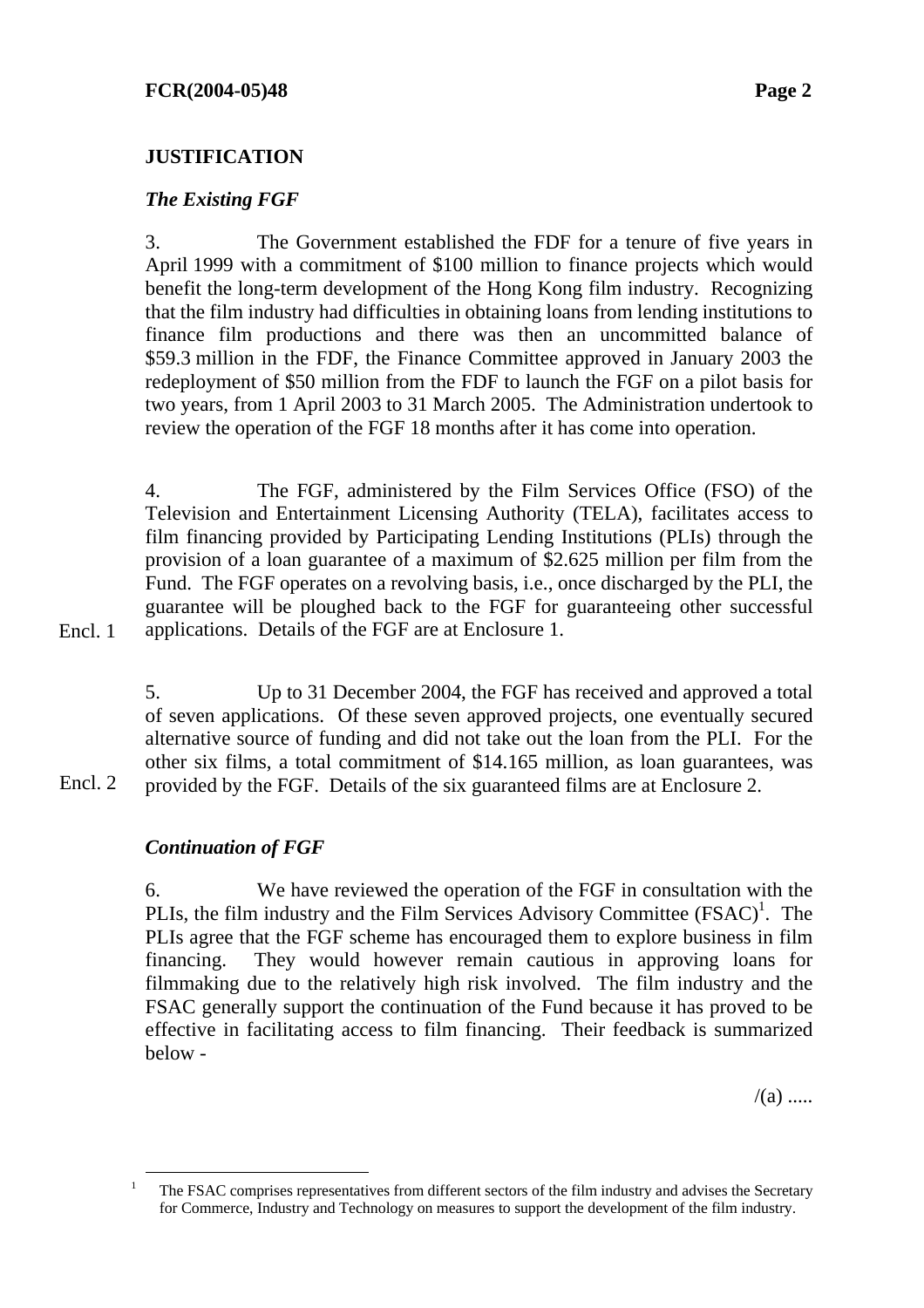- (a) securing a reduced commitment of \$30 million for the continuation of FGF will suffice while the remaining \$20 million could be redeployed for the revival of a funding scheme similar to FDF to finance projects conducive to the long-term development of the film industry;
- (b) raising the guarantee ceiling of \$2.625 million per film to a higher level ranging from \$3 million to over \$5 million;
- (c) relaxing the track record requirement that the applicant has produced at least three films from 1992 to 2001 for commercial theatrical release in Hong Kong; and
- (d) relaxing the requirement for the submission of a completion bond to secure completion of the guaranteed film because it is a financial barrier to access to the FGF.

7. Film financing is not well developed in Hong Kong. Local lending institutions have been hesitant to provide finance for filmmaking due to the lack of exposure to this field. The FGF has proved to be a successful breakthrough for encouraging lending institutions to engage in film financing. We therefore consider that the FGF should continue to keep the momentum of developing film financing infrastructure.

8. We do not propose to increase the guarantee ceiling of \$2.625 million per film. The ceiling amount is set according to the principles that the film production company shall bear at least 30% of the budget and the FGF will provide a guarantee of 50% of a maximum loan amount of \$5.25 million. We consider that the existing risk-sharing ratio and the FGF's maximum exposure to an individual film are appropriate. With a reduced commitment of \$30 million, maintaining the ceiling means the Fund can guarantee at least 11 films at any one time. Raising the ceiling would reduce the maximum number of films that may benefit from the FGF at any one time.

9. We agree that the existing track record requirement is too demanding. Having regard to the decreasing number of Hong Kong films produced in the past three years, with only 297 films released from 2001 to 2003 (compared with a total of 234 films released in 1993), we propose a relaxation of the requirement, so that any applicant who has produced at least two films in the past ten years for commercial theatrical release in Hong Kong before applying for guarantee under the FGF will be eligible.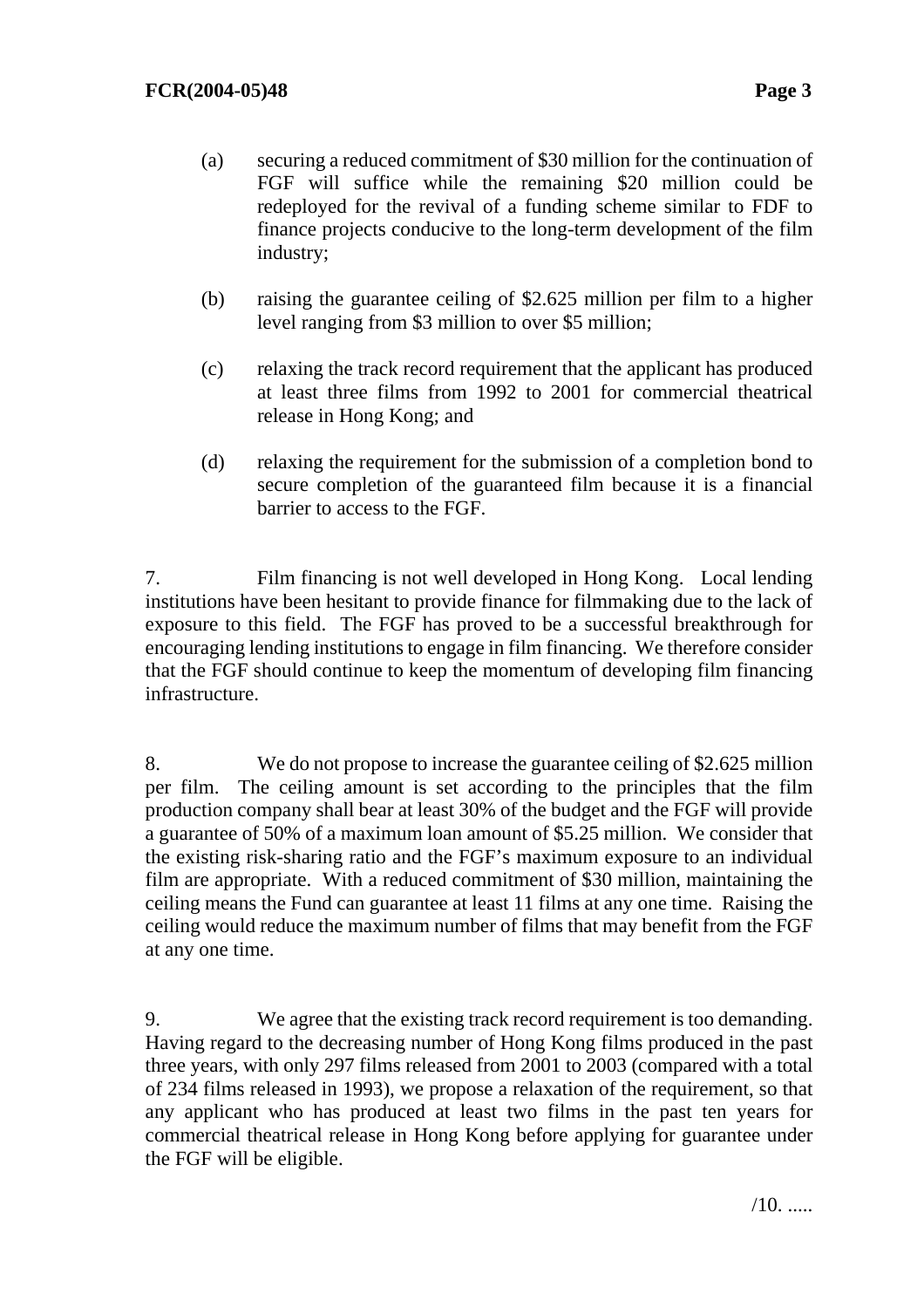10. The submission of a completion bond<sup>2</sup> is not a mandatory means to fulfill the requirement for making arrangements to ensure completion of the guaranteed film. Engaging an independent agent to monitor the film production and, in case of default, to either take over and complete the film project or repay the outstanding loan to the PLI would also be acceptable to the PLIs. We will publicize this alternative for the reference of the film industry.

### *Revival of FDF*

11. We agree that the revival of a direct funding scheme with a commitment of \$20 million, similar to the FDF, will be beneficial to the long-term development of the film industry at a time when it is facing new challenges such as competition from films produced in the Mainland and other Asian countries, increasing availability of new home entertainment options, and the trend of sophisticated application of computerized audio-visual special effects in post production to enhance the appeal of films to moviegoers. To compete with other rising film production centres in the region and capture new market opportunities arising from the implementation of the Closer Economic Partnership Arrangement, there is a need to assist the industry in investing in state-of-the-art post-production facilities to maintain its competitiveness. We also need to raise the production personnel's technical skills through training to ensure their mastery of advanced computerized audio-visual technology.

12. A brief description of the FDF and projects approved under the scheme are at Enclosure 3. Encl. 3

#### **CONTROL MECHANISM**

13. The continued FGF and the revived FDF, if approved, will be administered by the FSO under TELA, with the Commissioner for Television and Entertainment Licensing (CTEL) as the Controlling Officer. Based on the successful operation of the FGF and the FDF, we will continue to adopt their modes of operation, including their control mechanisms, which are detailed at Enclosures 1 & 3.

/14. .....

 2 When a completion bond is secured, the PLI will require the involvement of the completion bond company to assess the loan application, oversee the progress of film production and ensure that the project will not deviate from its pre-set budget. Hence, the PLI can insure against any loss caused by delay, non-completion or other contingencies.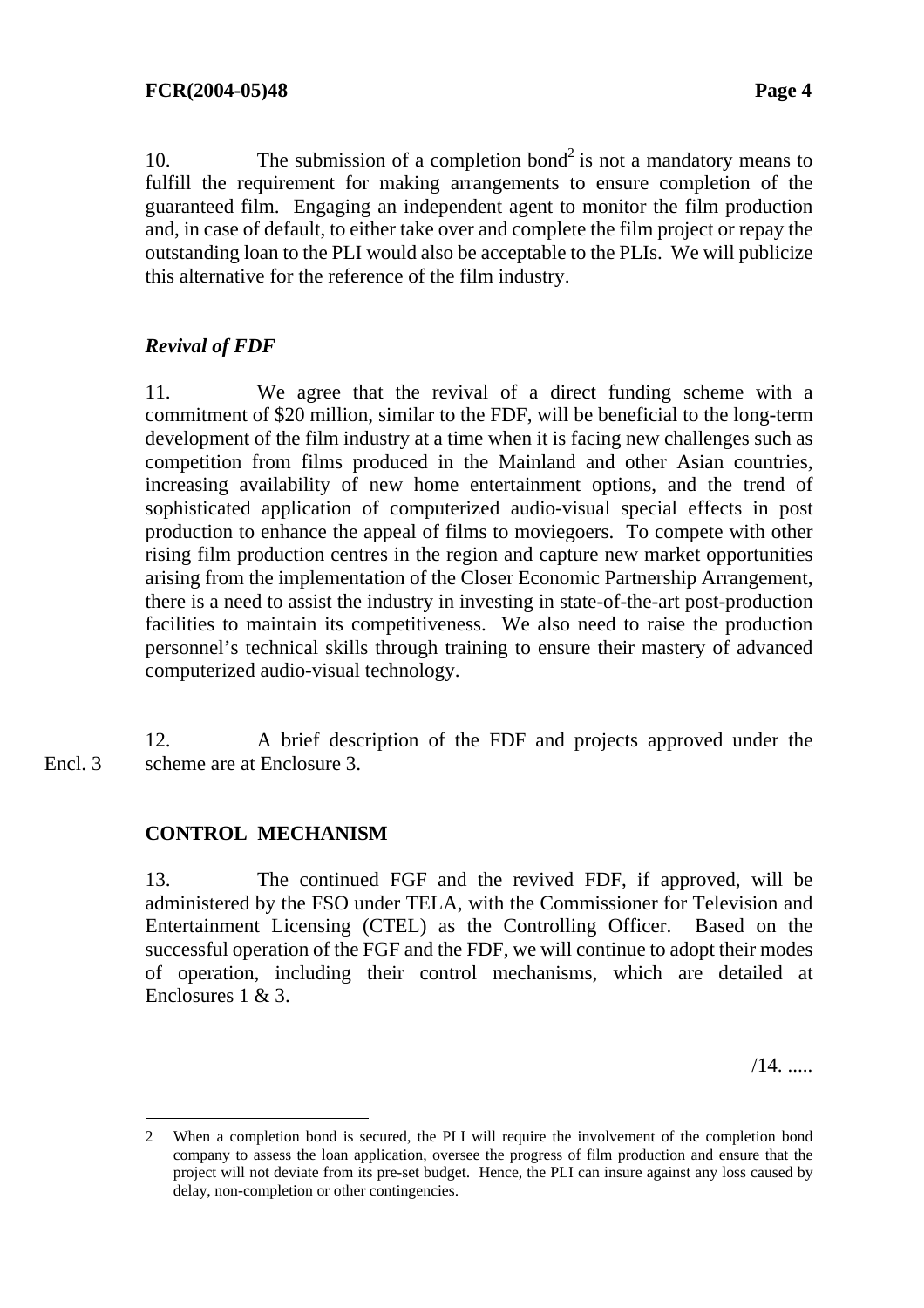14. Particularly, for the revived FDF, a Project Vetting Committee (PVC), comprising members of the film industry, chaired by the Permanent Secretary for Commerce, Industry and Technology will be formed to vet applications. Except as provided for in paragraph 15 below, CTEL would decide whether to approve the applications and disburse funds based on the PVC's recommendations. Successful applicants are required to submit reports and audited accounts upon completion of

- (a) to enhance the professional and technological capabilities of the local film industry;
- (b) to improve the professional skills of the industry's workforce;

their projects for the PVC's consideration. Eligible projects are those that meet any

of the following objectives, same as those for the FDF -

- (c) to encourage the production of more creative and diversified films;
- (d) to facilitate the industry in the mastering and application of advanced technology so as to enhance the audio and visual effects of films;
- (e) to stimulate further improvement in the quality of local film production and services; and
- (f) to improve the production and operating environment of the industry.

15. Similar to the previous scheme, we propose that CTEL should only approve under the revived FDF projects costing up to \$10 million each. This limit is the same as that delegated by the Finance Committee to the Administration for the creation of a new non-recurrent commitment. CTEL will refer any project application worthy of support costing more than \$10 million each to Members for approval.

### **REVIEW**

16. We propose to review the operation of the continued FGF and the revived FDF two years after the continued FGF and the funding scheme have come into operation, and inform the Legislative Council Panel on Information Technology and Broadcasting of the review outcome.

**/FINANCIAL** .....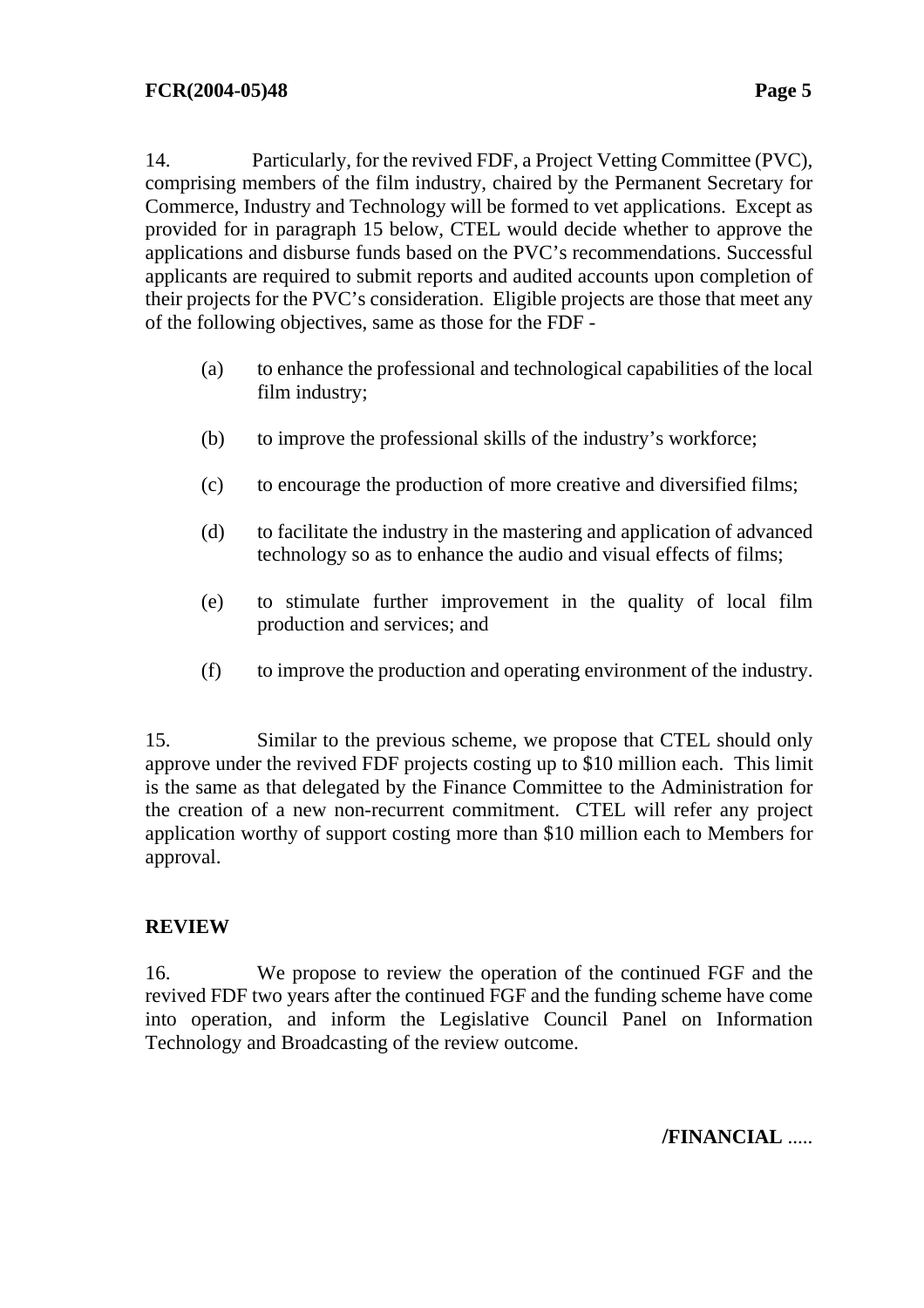#### **FINANCIAL IMPLICATIONS**

17. We propose to continue operating the FGF with a reduced commitment of \$30 million and create a new commitment of \$20 million for setting up a revived FDF for film-related projects. The actual provision of the continued FGF to be used will depend on the number of applications, the amount of loan guarantee approved and the default rate. Since its establishment in April 2003, the FGF has so far recorded a zero default rate. As for the revived FDF, the actual provision will depend on the number of applications received and the actual expenditure incurred by the approved projects. TELA will absorb the staffing requirements for the administration of the two Funds.

18. The proposals have no implications for fees and charges for services provided by TELA.

### **PUBLIC CONSULTATION**

19. We have consulted the film industry, the PLIs and the FSAC on the continuation of the FGF and the revival of the FDF. They support the proposals.

20. We consulted the [Legislative Council Panel on Information](http://www.legco.gov.hk/yr04-05/english/panels/itb/general/itb0405.htm)  [Technology and Broadcasting](http://www.legco.gov.hk/yr04-05/english/panels/itb/general/itb0405.htm) on the proposals on 4 February 2005. Recognizing that the proposals would benefit the film industry, Members raised no objection to them. Some Members asked if the track record requirement could be further relaxed and if the ceiling of guarantee would render that only small-budget films could benefit from the scheme. Members noted the Administration's explanation that appropriate safeguards were necessary to give the PLIs more confidence in granting loans, and ensure that public money would be prudently managed. Also, the FGF was not meant for guaranteeing the entire budget of the eligible film (see paragraph 8 above) and big-budget films could still benefit from the scheme. In fact, one of the films benefited from the scheme has a budget of \$34.48 million. A Member suggested that the Government should explore the feasibility of establishing a seed fund to assist new talents and start-ups in the film industry.

/**BACKGROUND** .....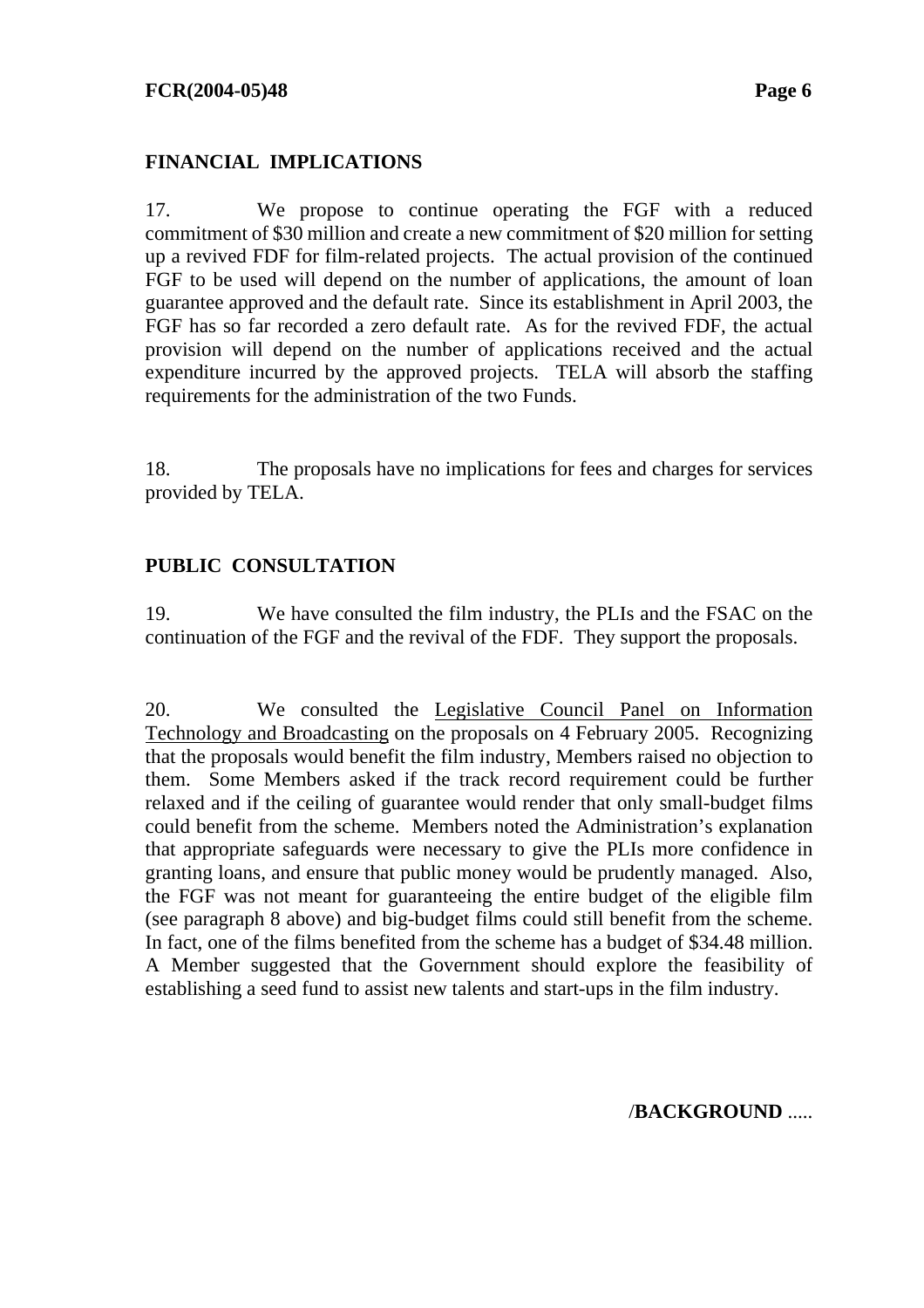### **BACKGROUND INFORMATION**

21. Section 28 of the Public Finance Ordinance (Cap. 2) provides that no guarantee involving financial liability upon the Government can be given unless such guarantee is provided for under an Ordinance, a resolution of the Legislative Council or with the prior approval of the Finance Committee.

-------------------------------------------

Communications and Technology Branch Commerce, Industry and Technology Bureau February 2005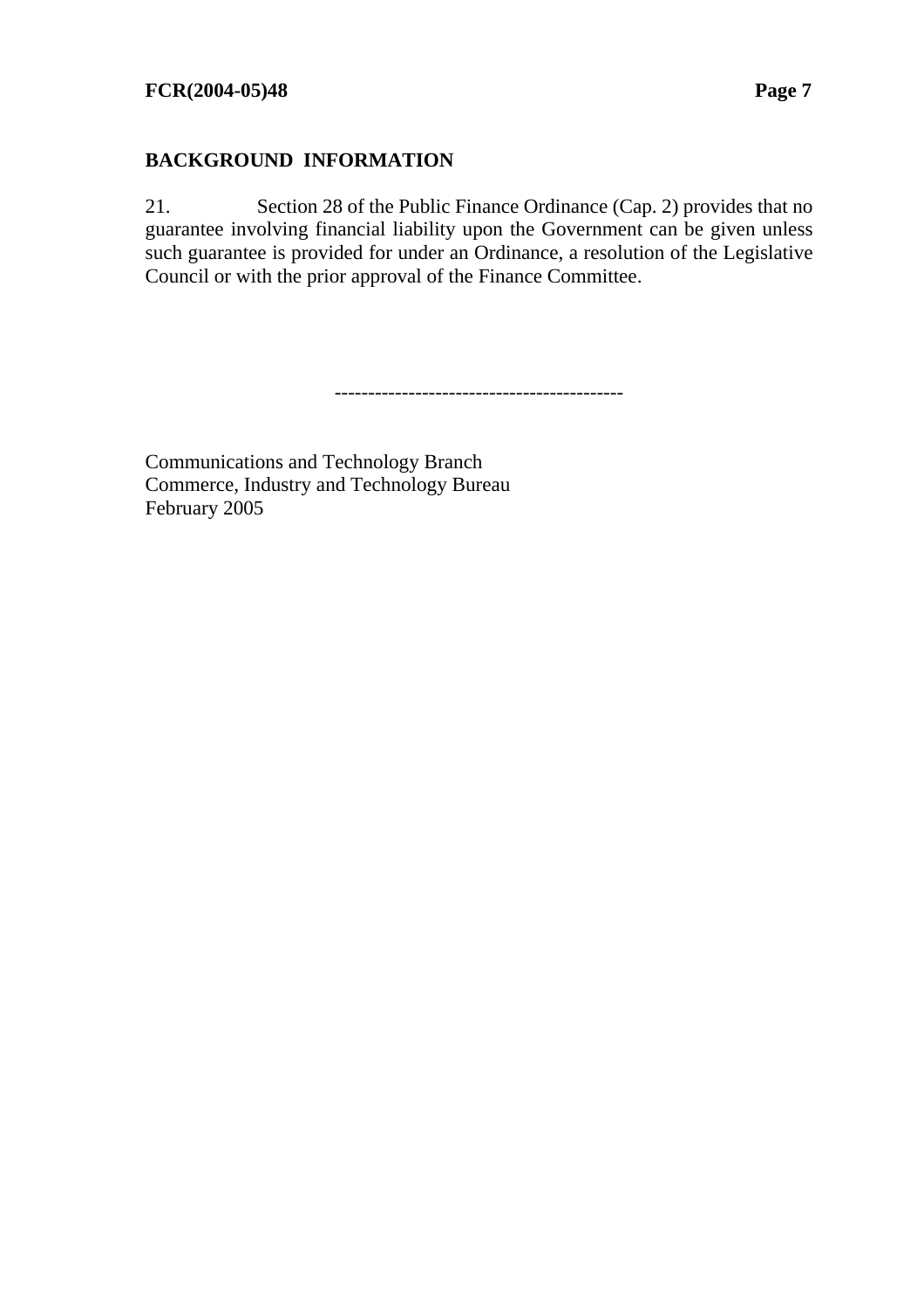### **Mode of Operation of the FGF**

### *(A) Eligibility*

 Only film production companies which are registered in Hong Kong and credit-worthy (i.e. with no bad loan within the past 12 months) are eligible for applying for a loan guarantee under the FGF. Moreover, at least 50% of the major cast and film  $crew<sup>1</sup>$  of the film production must be Hong Kong permanent residents and the film has to be a feature film for commercial theatrical release in Hong Kong.

2. In order to ensure that the film under guarantee will be up to a standard for commercial theatrical release -

- (a) the eligible film production companies must have produced at least three films from 1992 to 2001 for commercial theatrical release in Hong Kong; or
- (b) in case of a newly formed company with no track record, it will be eligible if the producer or the director of the film in question has produced or directed at least three films from 1992 to 2001 for commercial theatrical release in Hong Kong.

Such requirement in track record gives confidence to local banks for providing loan to support film productions under this loan guarantee scheme. With the flexibility allowed, new talent in the film industry can link up with more experienced partners to benefit under the scheme.

3. No single entity may at any time receive loan guarantee for more than one of its films. For this purpose two entities are treated as the same if they involve the same production company, or producer, or film director. In the case of a director of a film also acting as the producer of another film, the two combinations will be treated as the same entity. This seeks to enable the scheme to benefit as many film production companies, producers and directors as possible.

 1 Major cast and film crew refer to the following ten categories: (i) film director; (ii) screenwriter; (iii) leading actor; (iv) leading actress; (v) supporting actor; (vi) supporting actress; (vii) producer; (viii) cinematographer; (ix) film editor; and (x) art director.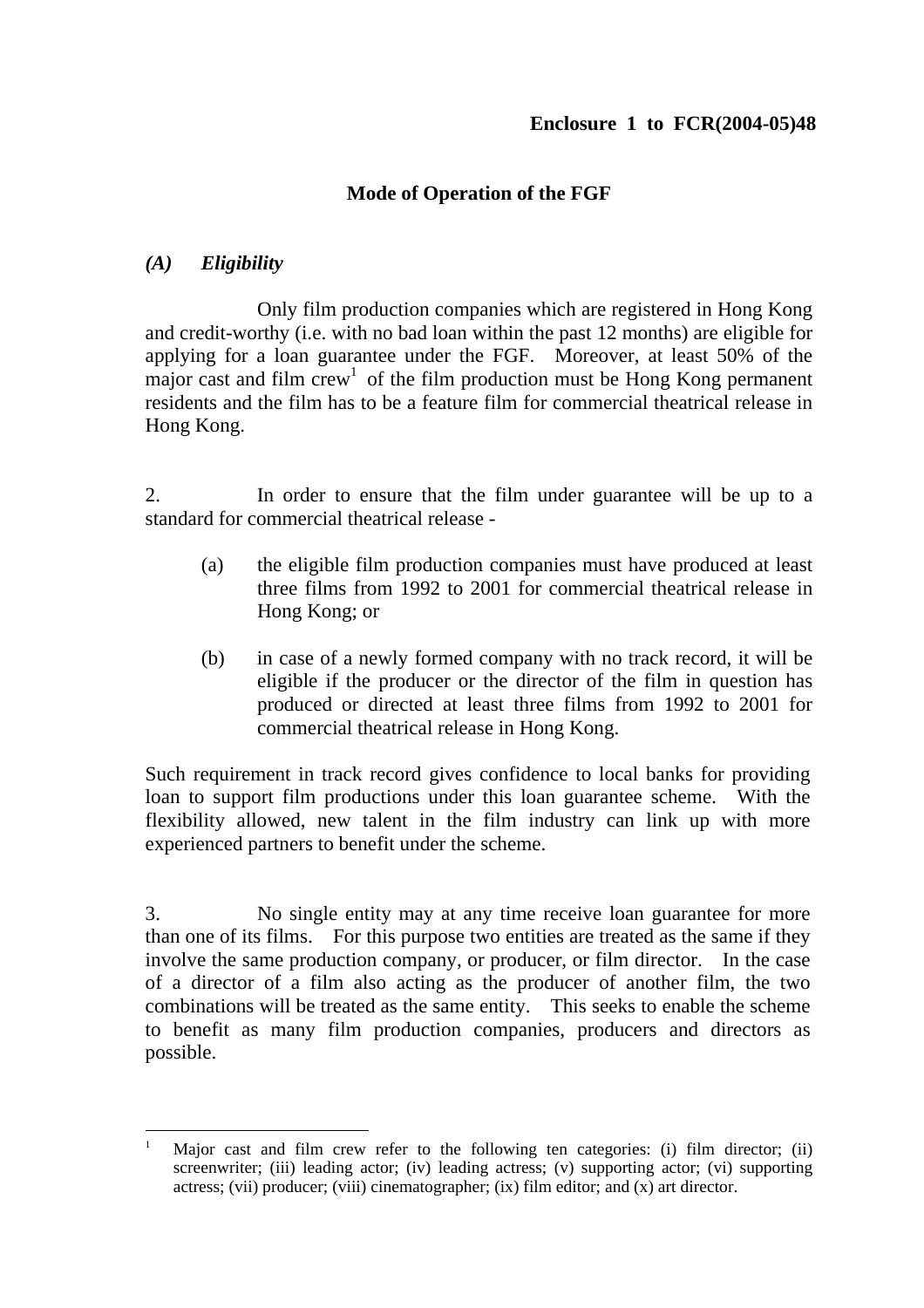4. Moreover, the film production company also has to declare on application as to whether it has any bad loan. To avoid possible conflict of interest, the film production company cannot be a related company of the PLI or of the company engaged to provide the film completion arrangement.

#### *(B) Conditions of Loan Guarantee*

5. As a large majority of local films produced in the past have a film production budget of not more than \$7.5 million, we use this amount as the reference for determining the maximum amount of loan guarantee to be provided by the FGF for each film project, i.e. for films with budget at or below \$7.5 million, we will use the budget to work out the loan guarantee; for films with budget above \$7.5 million, we will use \$7.5 million to work out the loan guarantee. This will on the one hand ensure that the FGF will not be over-exposed to large budget productions which may result in smaller productions having fewer opportunities to benefit from the scheme, while on the other hand large budget productions (which can encourage more completion bond companies to take part in the scheme) will not be excluded. There is thus flexibility to benefit film productions of different scale, but an absolute limit is maintained on the loan guarantee for each film. The budget submitted by the film production company in its application to the PLI should include all costs of production, promotion, distribution, printing of copies, and engagement of completion arrangement. However, the budget should not include any sponsorship secured.

6. Loan guarantee will be provided by the FGF on the following conditions -

- (a) the film production company must have secured an in-principle approval of loan from a PLI;
- (b) for film budget at \$7.5 million or below, the film production company has to bear at least 30% of the budget and the PLI provides a loan of not more than 70% of the budget. The FGF will provide a 50% (i.e. the risk-sharing ratio between the Fund and the PLI) guarantee to a maximum of \$5.25 million out of the loan provided by the PLI. In other words, the maximum loan guarantee for each film will be 35% of the budget, or \$2.625 million, whichever is the less;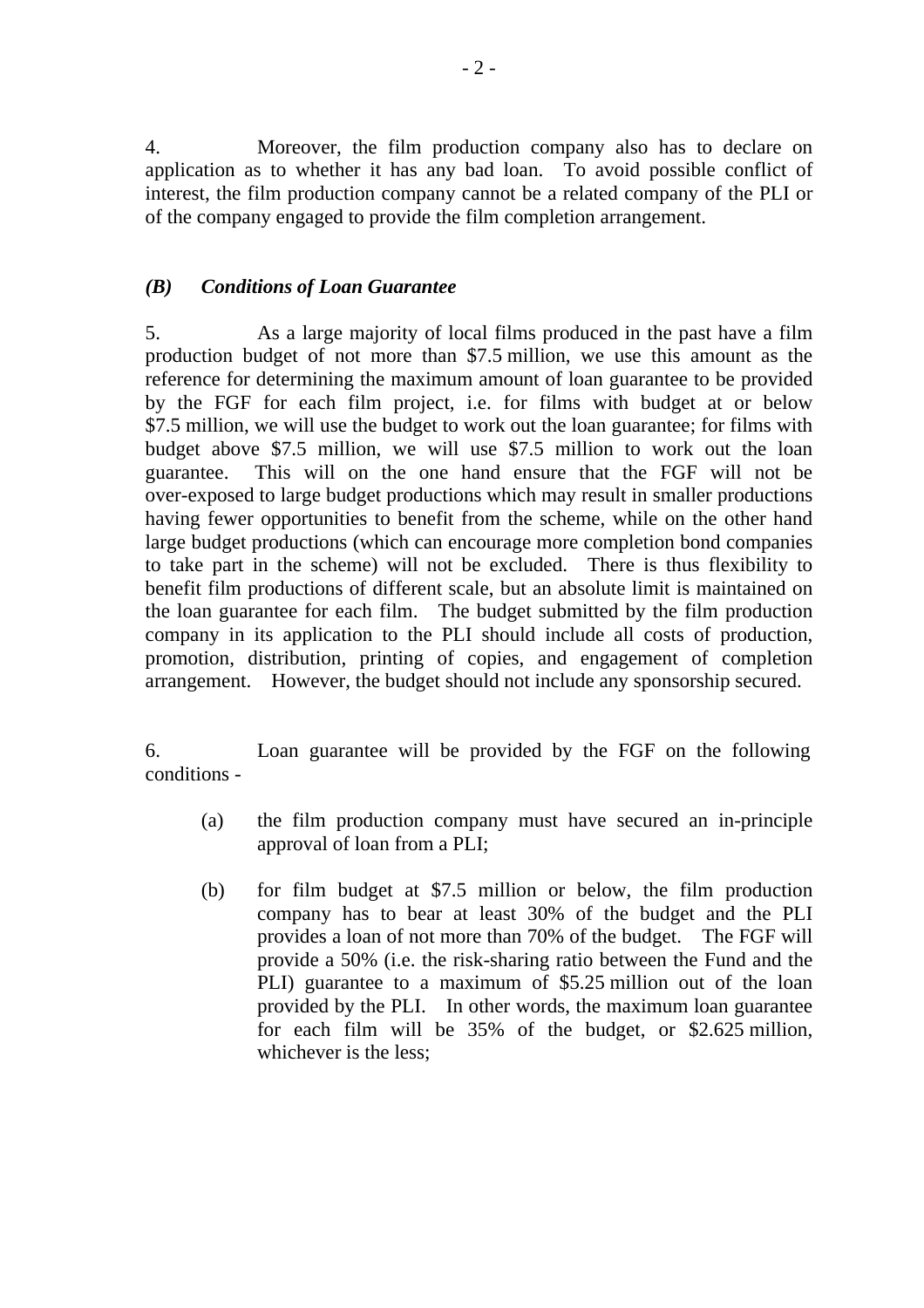- (c) for film budget exceeding \$7.5 million, the film production company has to bear at least 30% of \$7.5 million of the budget in the first instance (in addition to any amount on top of the \$7.5 million which the film production company has to prove that it has the means to provide it). The FGF will provide a 50% (i.e. the risk-sharing ratio between the Fund and the PLI) guarantee to a maximum of \$5.25 million out of the loan provided by the PLI. In other words, the maximum loan guarantee for each film will be \$2.625 million; and
- (d) the film production company must have secured a film completion arrangement for the film prior to applying for the loan guarantee. The film production company bears the cost of the film completion arrangement and this cost may be included in the budget.

7. Applications for the loan guarantee will be submitted to the FGF through the PLIs and will be considered on a first-come-first-serve basis. The loan provided by PLI can only be used wholly and exclusively for the film project, through the operation of a separate account or sub-account in the PLI. Such requirements will be stipulated in the contractual documents to be signed between the film production companies and the PLIs.

#### *(C) Film Completion Arrangement*

8. As a means of risk management against non-completion, it is necessary for the film production company to satisfy the PLI concerned that sufficient arrangement has been made to ensure completion of the film project. It would be an acceptable arrangement for the film production company to engage an independent agent to monitor the progress of production of the proposed film on behalf of the PLI concerned. The agent should take over the production in case of cost overrun, non-completion, or if the production deviates from the implementation plan. The agent should also underwrite the risks of non-completion.

### *(D) Roles of the PLIs*

9. All authorised institutions under the Banking Ordinance (Cap. 155) are eligible for participation as PLIs in the scheme. The participation is entirely on a voluntary basis. Eight financial institutions have participated as PLIs. The Annex list of PLIs is in Annex. The responsibilities of a PLI are -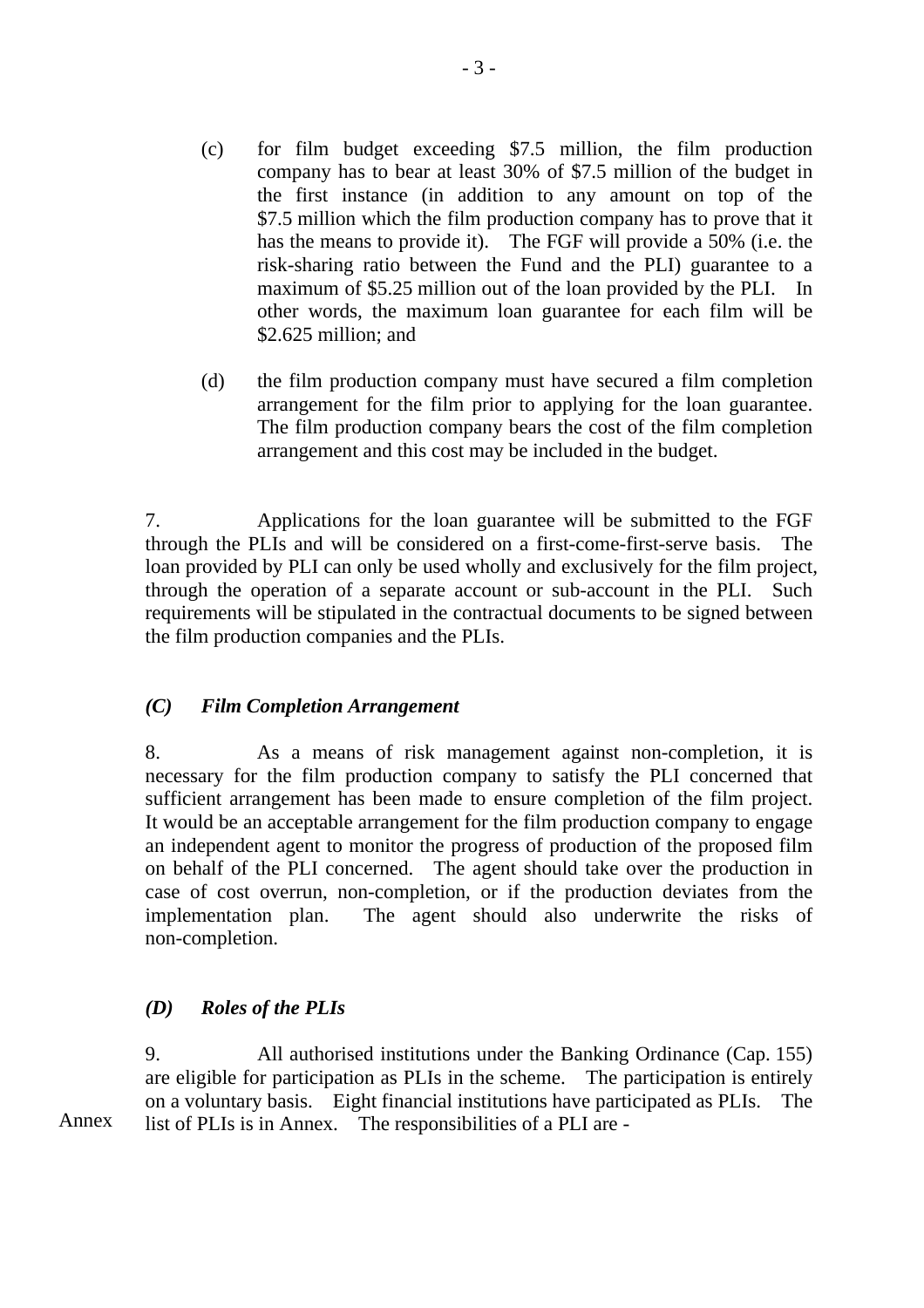- (a) to verify that an application made under the scheme satisfies all eligibility requirements as set out in paragraphs 1 to 4 above;
- (b) to exercise prudent professional judgment and due diligence in assessing an application based on the financial soundness and the commercial viability of the business proposal;
- (c) to seek the FGF's agreement of providing guarantee under the scheme to the loan it approved in principle;
- (d) to establish and maintain a separate account or sub-account for the exclusive purpose of handling all loan payment to and repayment from the film production company; and
- (e) to exercise due diligence in securing repayment of the loan from the film production company; and in case of default, to provide justification and documentary proof for demonstrating to the FGF that due diligence and prudent professional judgment have been exercised in approving the loan and in securing repayment before a call is to be made to the FGF on the loan guarantee.

#### *(E) Interest*

10. The interest rate of the loan is a commercial issue to be decided between the film production company and the PLI concerned. The FGF will not be involved in the process.

### *(F) Form of Loan Guarantee*

11. After the loan guarantee is approved by the FGF, agreements amongst the film production company, the PLI offering the loan and the FGF will be signed, setting out the rights and obligations of each party as well as the relevant arrangements and requirements.

12. The loan guarantee may be offered for a term loan or a new credit line for a maximum period of two years, counting from the date when the facility is made available to the film production company. Under normal circumstances, a loan guarantee provided by the FGF will have to be activated within 90 days from the date of approval of the guarantee.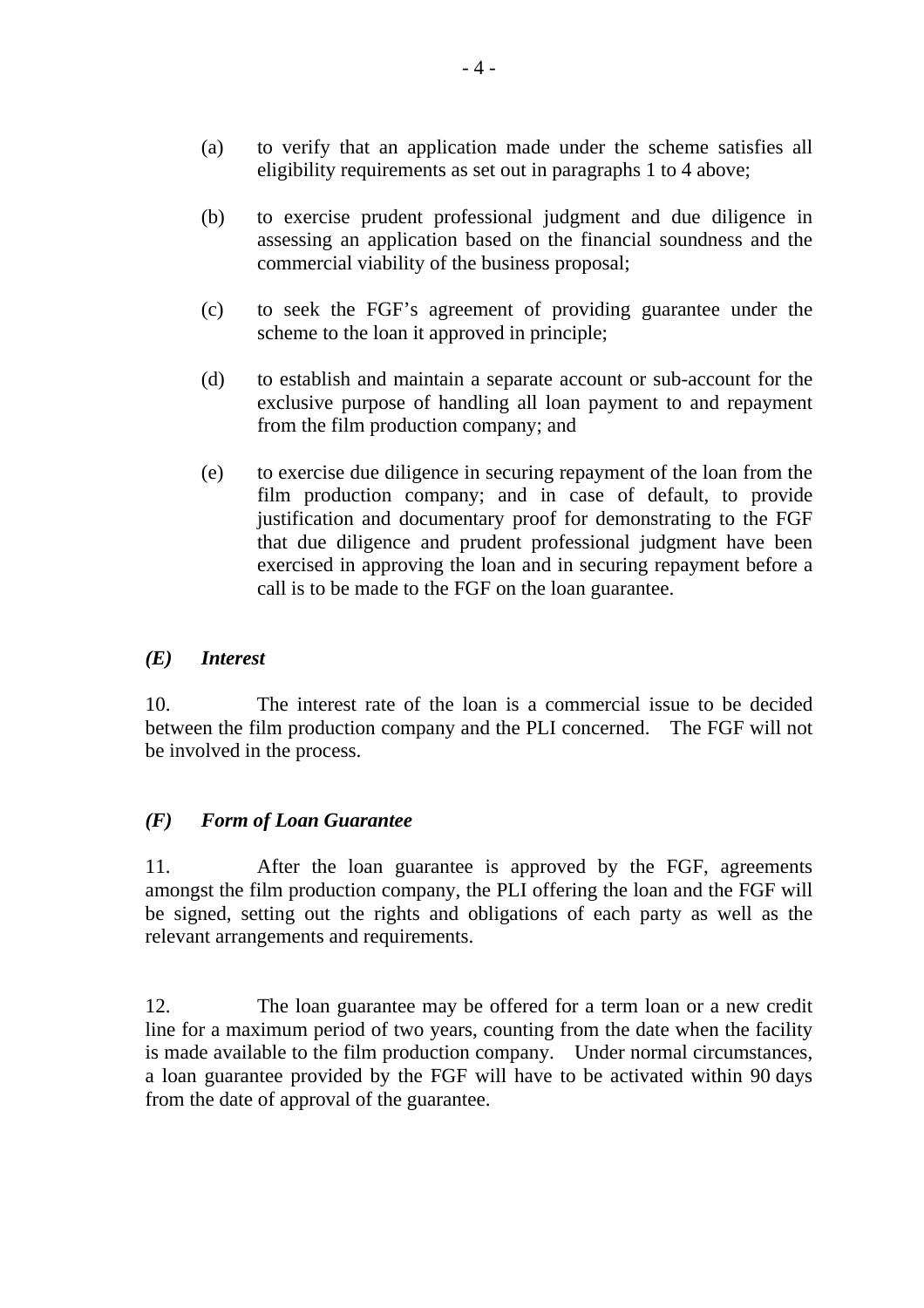#### *(G) Default*

13. If a film production company fails to repay the principal of the loan 60 days after the payment due date, the PLI concerned may deem a default case constituted. In case of default, any amount eventually recovered from the film and the film production company, less the administrative  $\cos t^2$  incurred, will be shared between the FGF and the PLI according to the risk-sharing ratio. FGF will share the administrative costs incurred by the PLI in securing repayment of the loan according to the risk-sharing ratio, subject to the amount as guaranteed by the FGF.

14. The PLI has to provide all evidence and justifications to the FGF in calling the guarantee. Upon completion of the verification process, the FGF will release the guarantee to the PLI. The amount of guarantee to be released will be determined by the amount of outstanding principal re-payment and the risk-sharing ratio between the FGF and the PLI.

### *(H) Theme or Content*

15. Loan guarantee will be provided if all criteria set out in paragraphs 1 to 6 above are met. The FGF will not look into the theme or content of the film which will eventually have to be classified under the three-tier film classification system before exhibition in Hong Kong is approved.

### *(I) Professional Advice*

16. To enhance the understanding of local banks about the film production process so as to increase their confidence in film financing and to provide professional advice to banks in the assessment of loan applications in areas such as film budget, production arrangements, overseas distribution agreements, etc., a list of advisors or organizations that can offer professional advice and consultancy in these areas has been drawn up by the film industry. The PLIs may on their own discretion approach the individuals or organizations on the list to seek their professional advice, with fees to be charged on mutual agreement basis. The Government would not be involved in the advisory process.

 2 Administrative costs incurred by the PLI do not include any bank interest arising from the loan nor will bank interest be counted as part of the outstanding loan.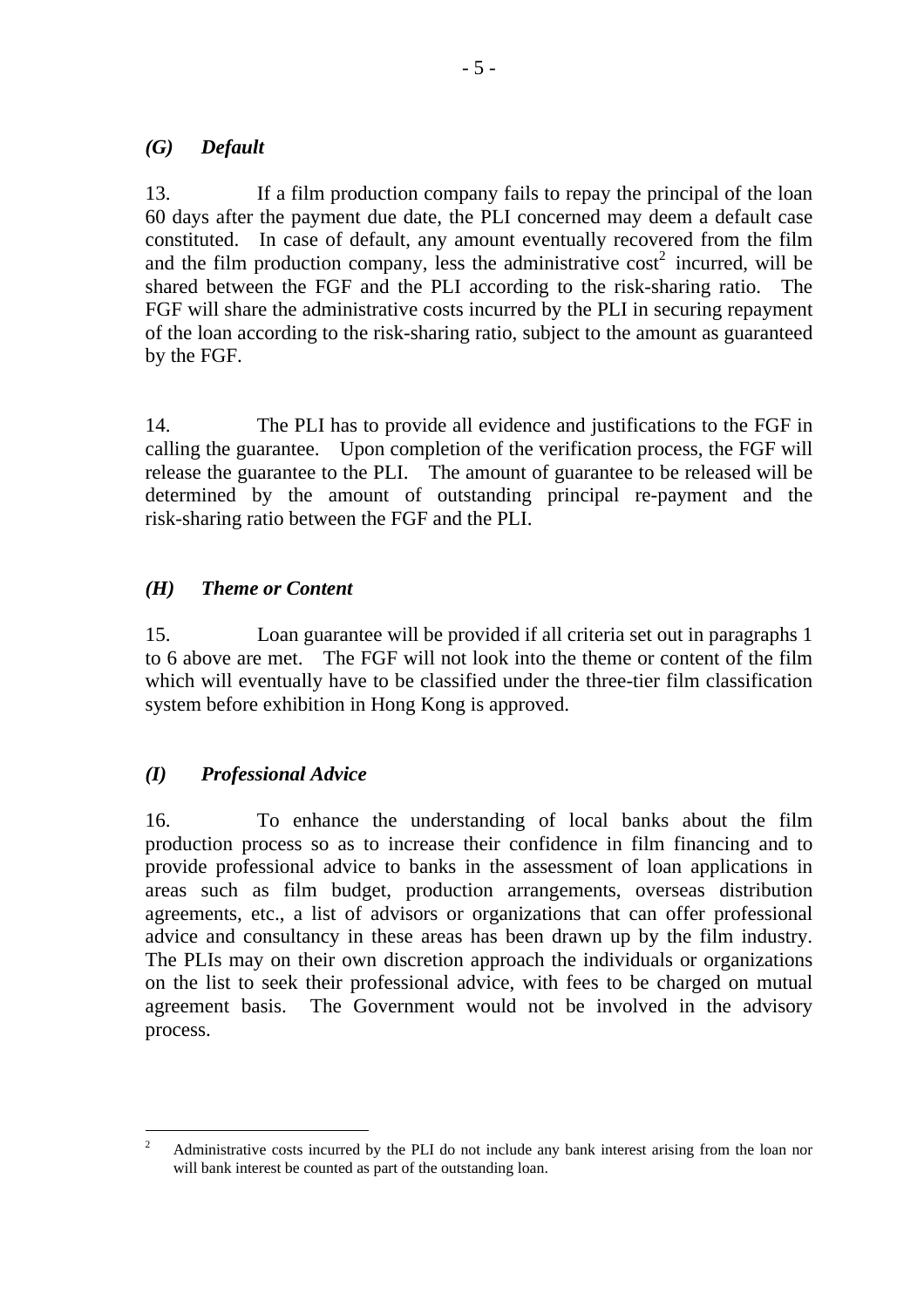#### **Annex to Enclosure 1 to FCR(2004-05)48**

### **FGF - List of Participating Lending Institutions (PLIs)**

#### **Licensed Banks**

Hong Kong and Shanghai Banking Corporation Bank of East Asia Dah Sing Bank Liu Chong Hing Bank Limited Citic Ka Wah Bank Bank of China (Hong Kong) DBS Bank

#### **Restricted Licensed Banks and Deposits-taking Companies**

HKCB Finance Limited\*

\* HKCB Finance Limited is a subsidiary of Citic Ka Wah Bank

------------------------------------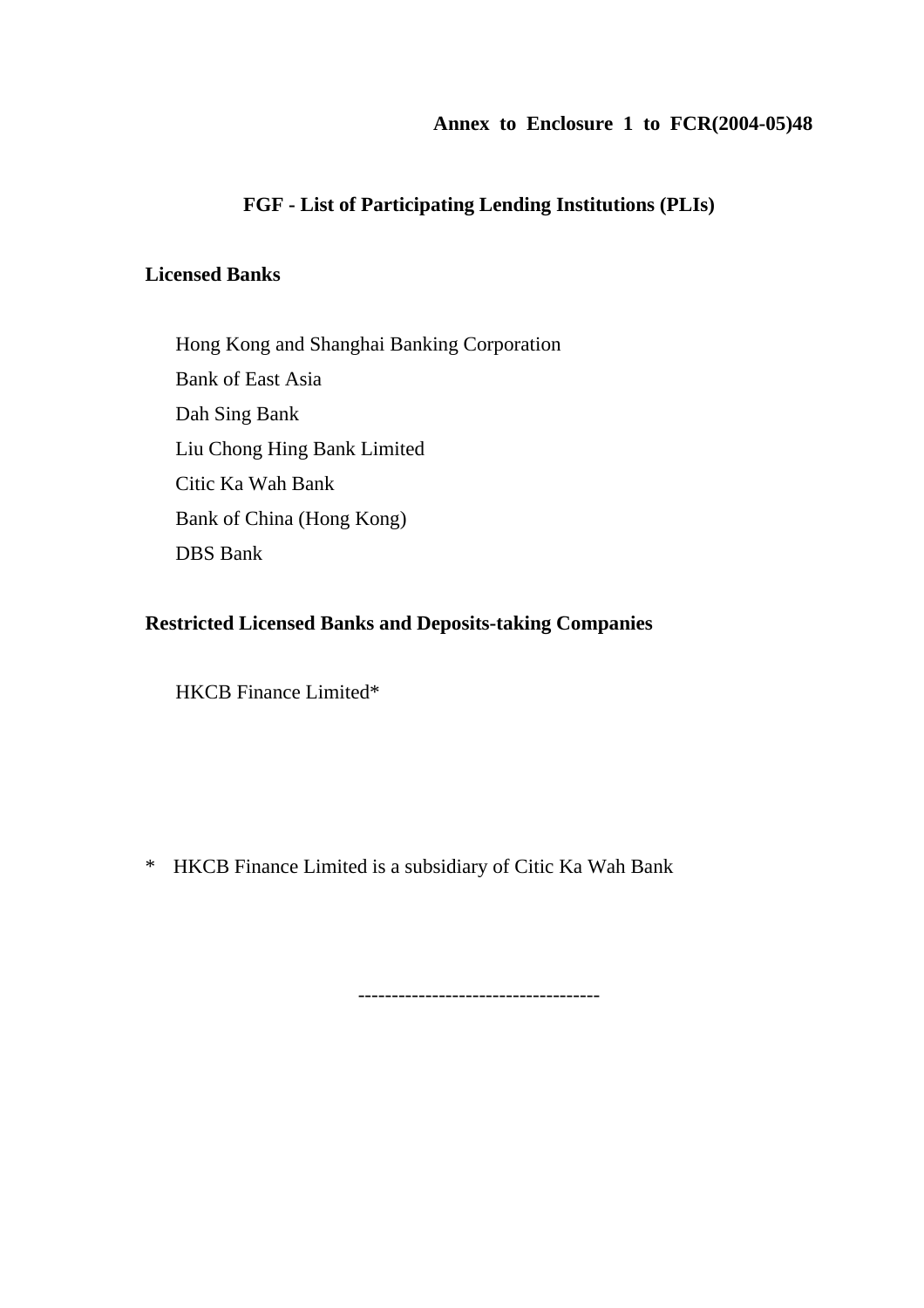### **Projects Approved by the Film Guarantee Fund (April 2003 - December 2004)**

| Title of Film/<br><b>Production</b><br>Company            | <b>Production</b><br><b>Budget</b> | <b>Guaranteed</b><br><b>Amount</b> | Date of<br><b>Approval</b> | <b>PLI</b><br><b>Involved</b> | <b>Repayment of</b><br>Loan       |
|-----------------------------------------------------------|------------------------------------|------------------------------------|----------------------------|-------------------------------|-----------------------------------|
| Shaolin vs Evil<br>Dead/<br>My Way Film Co<br>Ltd         | \$5.84M                            | \$1.250M                           | 20.8.2003                  | <b>HKCB</b><br>Finance        | Fully repaid                      |
| Dating Death/<br><b>Mandarin Films</b><br>Ltd             | \$6.90M                            | \$2.415M                           | 21.10.2003                 | <b>HKCB</b><br>Finance        | Commenced<br>in June 2004         |
| A1/<br>Panorama<br>Distributions Co<br>Ltd                | \$9.96M                            | \$2.625M                           | 29.12.2003                 | <b>HKCB</b><br>Finance        | Commenced<br>in August<br>2004    |
| Love Battlefield/<br><b>Brilliant Idea</b><br>Group Ltd   | \$8.40M                            | \$2.625M                           | 27.2.2004                  | <b>HSBC</b>                   | Commenced<br>in September<br>2004 |
| The Battlefield/<br>Jing's Production<br>Ltd              | \$13.03M                           | \$2.625M                           | 23.8.2004                  | <b>HKCB</b><br>Finance        | Commenced<br>in February<br>2005  |
| Himalaya Singh/<br>One Hundred<br>Years of Film Co<br>Ltd | \$34.48M                           | \$2.625M                           | 28.10.2004                 | <b>HKCB</b><br>Finance        | Commenced<br>in December<br>2004  |

Note - Since its establishment in April 2003, the Film Guarantee Fund has recorded a zero default rate.

------------------------------------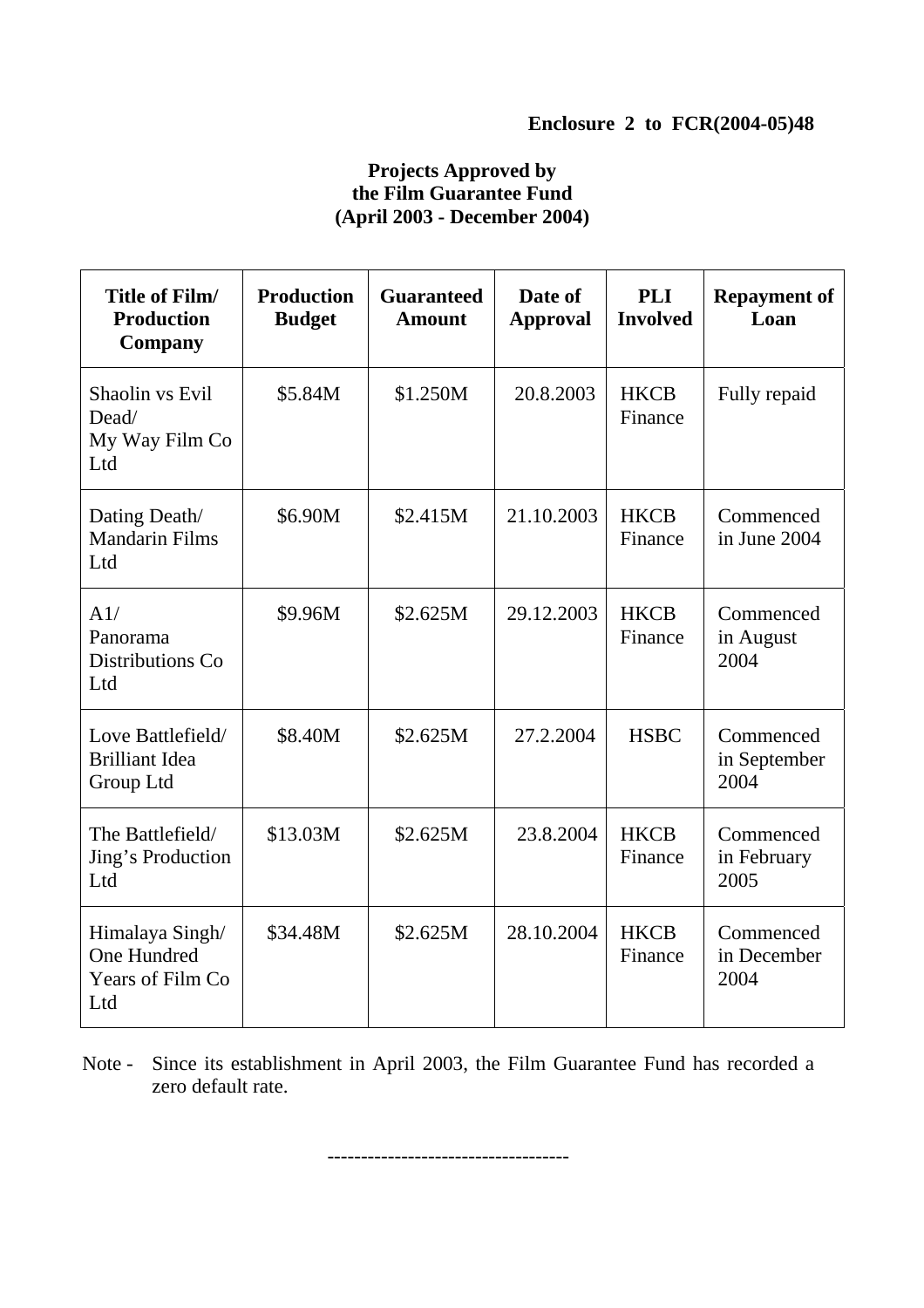#### **Film Development Fund**

 The Film Development Fund was established by the Government in April 1999 with an approved commitment of \$100 million. From 1999-2000 to 2003-2004, financial support from the Fund was provided for projects which would benefit the long-term and healthy development of the Hong Kong film industry. In January 2003, following the redeployment of \$50 million from the Fund to set up the "Film Guarantee Fund", the approved commitment of the Fund was revised to \$50 million.

#### **Administration of the Fund**

2. The Fund was administered by the Film Services Office (FSO) of the Television and Entertainment Licensing Authority. A Projects Vetting Committee (PVC), chaired by the Permanent Secretary for Commerce, Industry and Technology (Communications and Technology), was set up under the Film Services Advisory Committee to assess applications and prescribe the terms and conditions of funding. Projects under application were primarily non-profit making by nature and had to benefit the entire film industry. The criteria for approving applications were as follows -

- (a) An applicant should normally be a locally registered institution/organisation engaged in film business or a related body. The FSO can also apply for funding.
- (b) Projects under application must be beneficial to the overall development of the local film industry, such as enhancing the competitiveness of the local film industry.
- (c) Benefits accrued from the projects must serve the interests of the entire film industry, and not just an individual private company or a consortium of private companies.
- (d) Projects should mainly be non-profit making by nature. Special consideration could be given for projects that can ultimately be self-financing.
- (e) In general, funds approved can only be used for non-recurrent expenditure.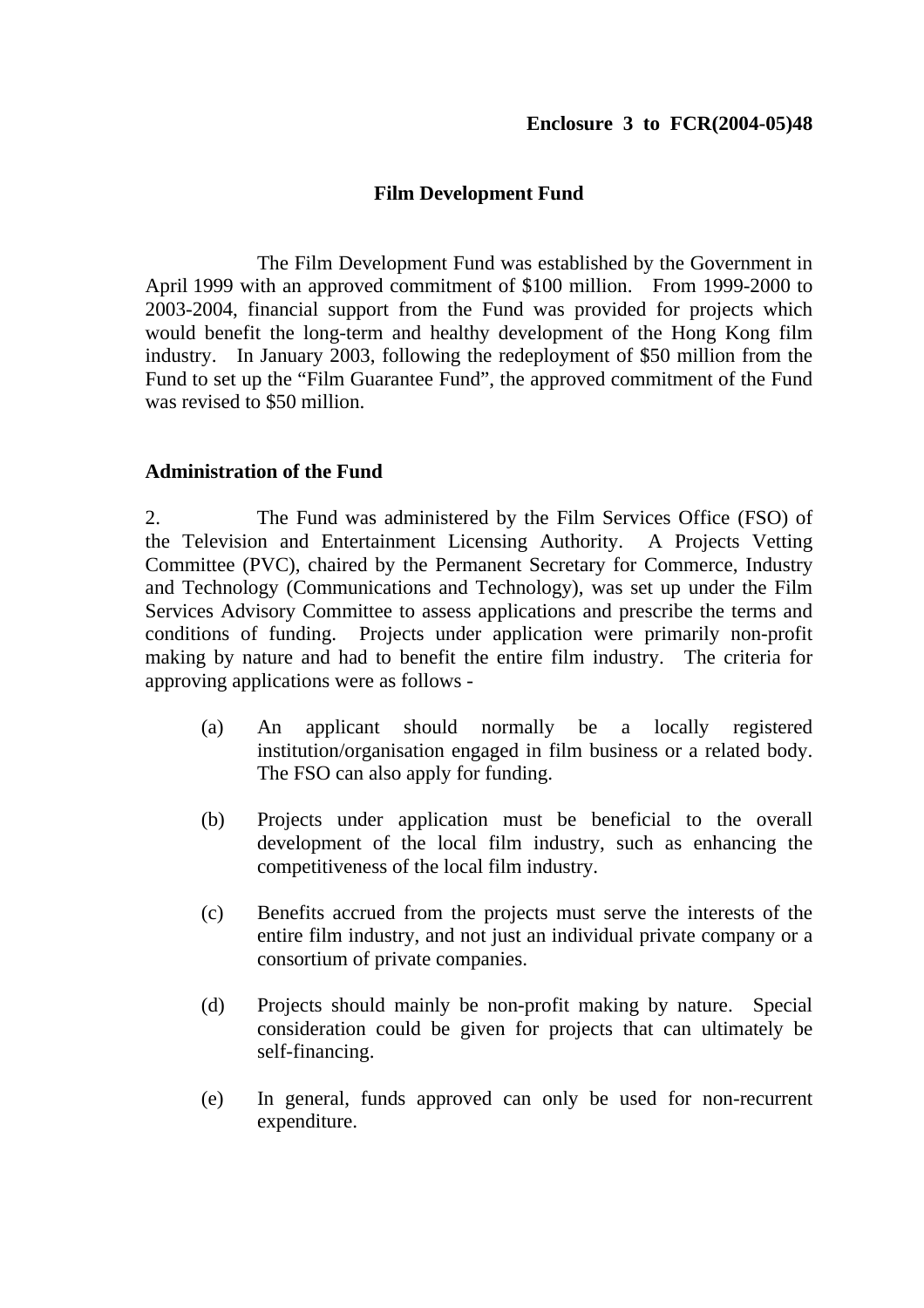- (f) Funds approved cannot be used to create any civil service posts.
- (g) In examining an application, the following must be taken into consideration -
	- (i) the benefits that a project may bring to the local film industry;
	- (ii) the need for such a project;
	- (iii) the technical and project management capabilities of the applicant institution/organisation;
	- (iv) whether the implementation schedule of the proposed project is well planned and whether the time required for implementation is reasonable;
	- (v) whether the proposed budget is reasonable and realistic;
	- (vi) whether there is/will be any duplication in terms of the work carried out by other institutions; and
	- (vii) for a project involving recurrent expenditures (such as salaries and other administrative expenses), the period required for such expenditures and whether the project can be self-financing after a certain period of time.

3. Based on the PVC's recommendations, the Commissioner for Television and Entertainment Licensing (CTEL) decided whether to approve the applications and disburse funds and monitored the progress and results of the funded projects. CTEL could not approve projects costing more than \$10 million each under the Fund. The \$10 million expenditure limit was the same as that delegated by the Finance Committee to the Administration for the creation of a new non-recurrent commitment. For projects worthy of support but costing more than \$10 million each, CTEL would refer the projects to the Finance Committee for individual approval.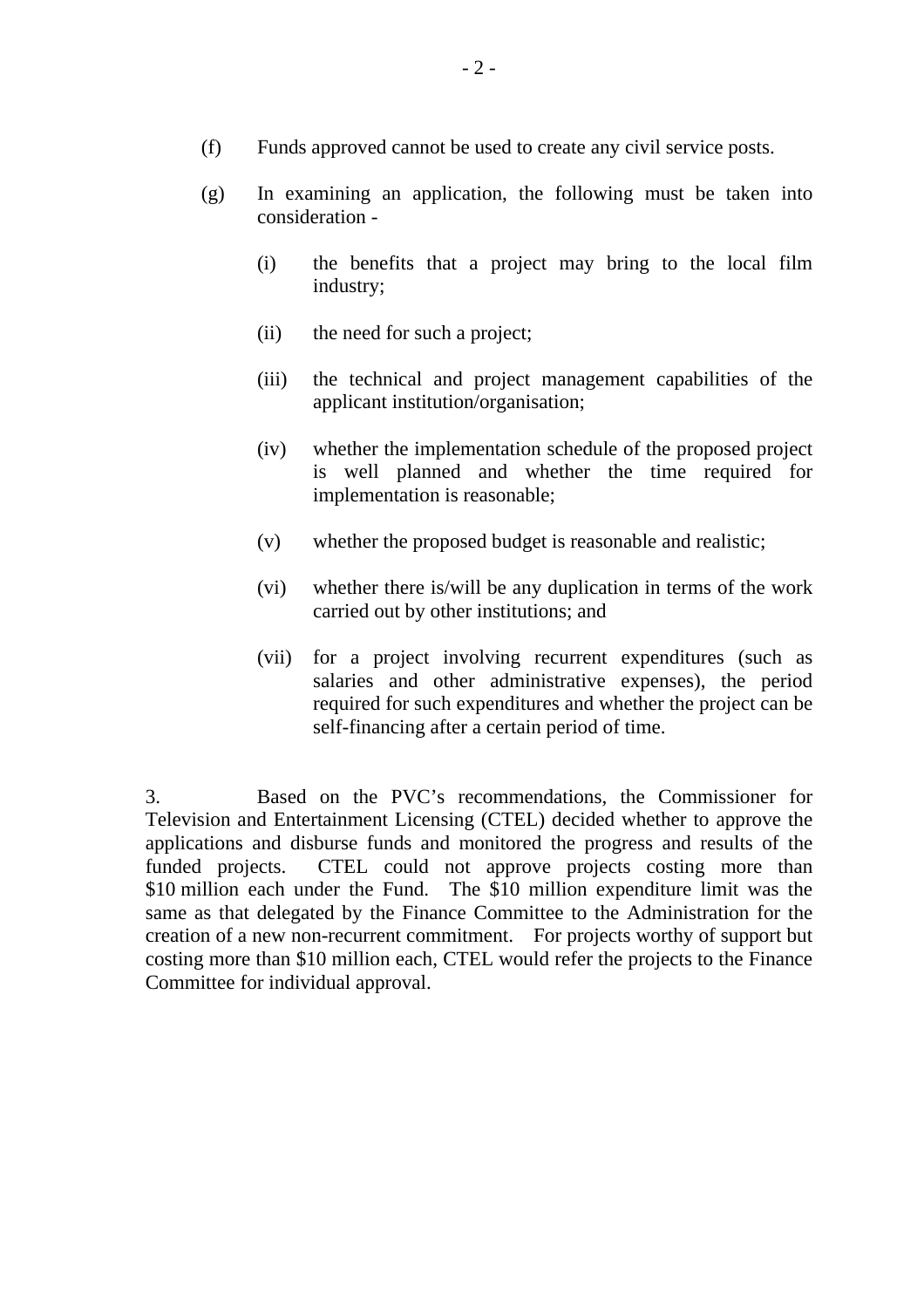|                  | $\ $ (a) Sponsored projects (excluding those involving participation in Approved Funding<br>overseas film festivals)                                                                                                                                     |             |
|------------------|----------------------------------------------------------------------------------------------------------------------------------------------------------------------------------------------------------------------------------------------------------|-------------|
| $\mathbf{1}$ .   | The 18 <sup>th</sup> Anniversary of the Hong Kong Film Awards -<br>Forum on the Co-production of Motion Pictures and<br>Exchanges of Creative Experience with Mainland Film<br><b>Production Studios</b><br>(The Hong Kong Film Awards Association Ltd.) | \$285,000   |
| $\overline{2}$ . | <b>Training Programme for Film Art-work Professionals</b><br>(The Hong Kong Film Arts Association)                                                                                                                                                       | \$1,046,000 |
| $\overline{3}$ . | <b>Hong Kong Film 1997 - 1998</b><br>(Hong Kong & Kowloon & New Territories Motion Picture<br><b>Industry Association Ltd.</b> )                                                                                                                         | \$325,000   |
| 4.               | Hong Kong - Asia Film Financing Forum 2000<br>(The Hong Kong Directors' Guild)                                                                                                                                                                           | \$3,541,400 |
| 5.               | <b>Training Programme for Stuntmen</b><br>(The Hong Kong Stuntman Association)                                                                                                                                                                           | \$1,176,400 |
| 6.               | <b>Consultancy Study on the Financing of the Hong Kong Film</b><br><b>Industry</b><br>(The Film Services Office)                                                                                                                                         | \$938,260   |
| 7.               | Film Scriptwriters' Training Programme I -<br><b>Theme Development and Adaptation</b><br>(Film Scriptwriters' Training Programme)                                                                                                                        | \$691,000   |
| 8.               | <b>Assistance Scheme for Script Writing</b><br>(The Hong Kong Screen Writers' Guild)                                                                                                                                                                     | \$4,888,000 |
| 9.               | The Hong Kong Millennium Film Awards Presentation<br><b>Ceremony</b><br>(The Hong Kong Film Awards Association Ltd.)                                                                                                                                     | \$2,339,304 |
| 10.              | Hong Kong Film Industry Information and<br>Copyright<br><b>Database</b><br>(The Hong Kong & Kowloon & New Territories Motion Picture<br><b>Industry Association Ltd.</b> )                                                                               | \$1,220,000 |
| $ 11$ .          | <b>Special Effects Operators Training Course</b><br>(The Film Services Office)                                                                                                                                                                           | \$2,000,000 |
| 12.              | <b>Public Opinion Survey on Movie-goers</b><br>(The Film Services Office)                                                                                                                                                                                | \$700,000   |
| 13.              | <b>Film Production Workshop</b><br>(The Hong Kong Directors' Guild)                                                                                                                                                                                      | \$547,600   |
| 14.              | Seminar and Workshop for Professional Animators by Mr<br><b>Richard Williams</b><br>(The Hong Kong Productivity Council)                                                                                                                                 | \$799,600   |

## **List of Sponsored projects under the Film Development Fund**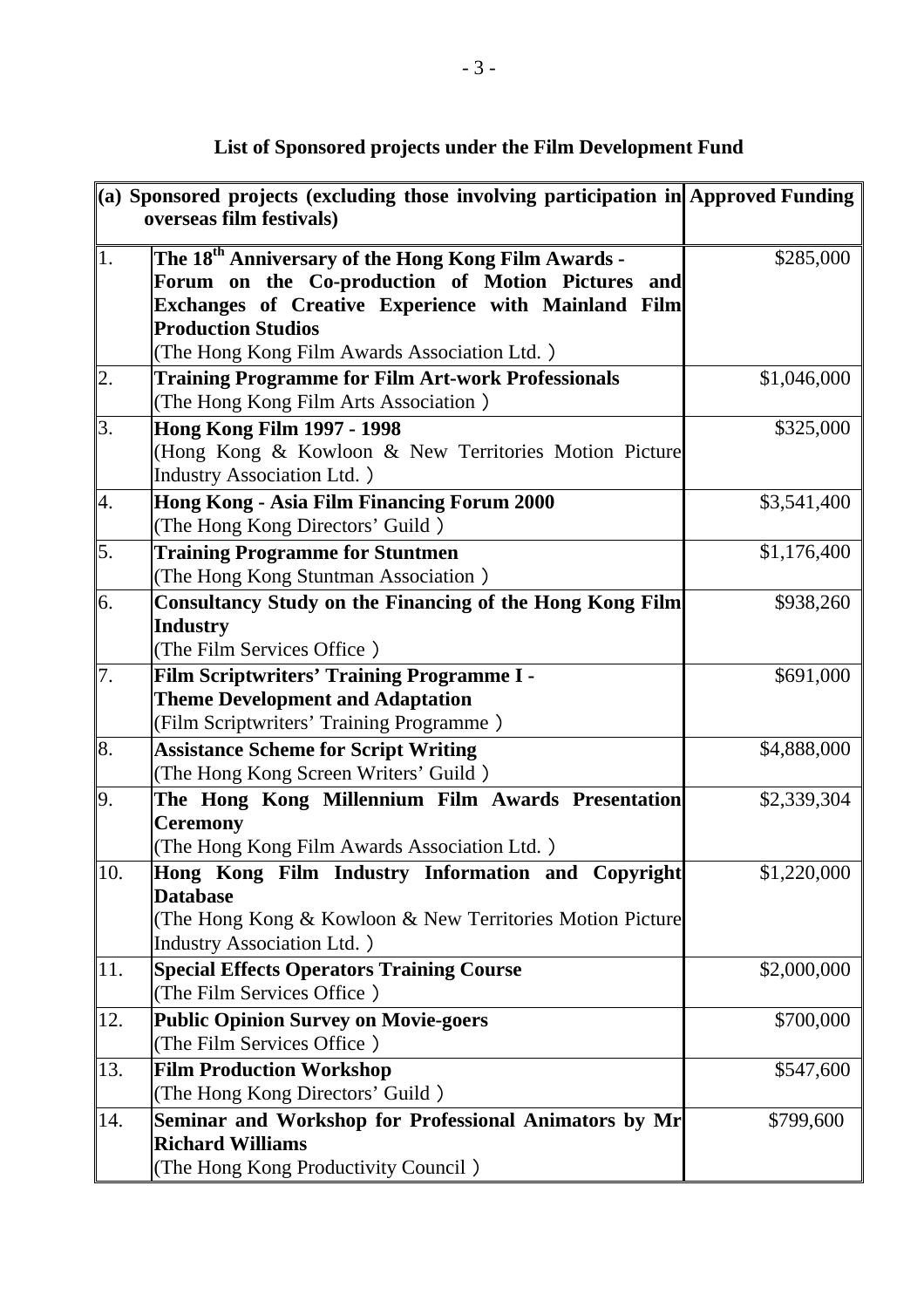| $\ $ (a) Sponsored projects (excluding those involving participation in Approved Funding<br>overseas film festivals) |                                                                                         |             |
|----------------------------------------------------------------------------------------------------------------------|-----------------------------------------------------------------------------------------|-------------|
|                                                                                                                      |                                                                                         |             |
| 15.                                                                                                                  | The 45 <sup>th</sup> Asia Pacific Film Festival - The Hong Kong Film                    | \$301,000   |
|                                                                                                                      | Delegation Participating in the Competition Section of the                              |             |
|                                                                                                                      | <b>Festival</b>                                                                         |             |
|                                                                                                                      | (The Federation of Motion Film Producers of Hong Kong Ltd.)                             |             |
| 16.                                                                                                                  | Hong Kong Movies Promotion at Cannes Film Festival<br>(The Film Services Office)        | \$4,725,000 |
| 17.                                                                                                                  | The 20 <sup>th</sup> Anniversary of the Hong Kong Film Awards                           | \$2,058,000 |
|                                                                                                                      | <b>Presentation Ceremony</b>                                                            |             |
|                                                                                                                      | (The Hong Kong Film Awards Association Ltd.)                                            |             |
| 18.                                                                                                                  | <b>Overseas</b><br><b>Study</b><br><b>Programme</b><br>Summer<br><b>Computer</b><br>on  | \$560,630   |
|                                                                                                                      | <b>Animation and Visual Effects</b>                                                     |             |
|                                                                                                                      | (The Hong Kong Productivity Council)                                                    |             |
| 19.                                                                                                                  | Hong Kong Film Forum (CIA)                                                              | \$77,300    |
|                                                                                                                      | (The Hong Kong Arts Centre)                                                             |             |
| 20.                                                                                                                  | <b>Training</b><br><b>Computer</b> Animation<br><b>Special</b><br><b>Effects</b><br>and | \$979,460   |
|                                                                                                                      | <b>Programme for Young Animators</b>                                                    |             |
|                                                                                                                      | (The Hong Kong Productivity Council)                                                    |             |
| 21.                                                                                                                  | The 21 <sup>st</sup> Anniversary of the Hong Kong Film Awards                           | \$2,497,500 |
|                                                                                                                      | <b>Presentation Ceremony</b>                                                            |             |
|                                                                                                                      | (The Hong Kong Film Awards Association Ltd.)                                            |             |
| 22.                                                                                                                  | <b>Summer Overseas Training Programme on Digital Movie</b>                              | \$738,860   |
|                                                                                                                      | and Visual Effects Production                                                           |             |
|                                                                                                                      | (The Hong Kong Productivity Council)                                                    |             |
| 23.                                                                                                                  | <b>Revitalizing the Hong Kong Film Industry Forum</b>                                   | \$316,530   |
|                                                                                                                      | (The Federation of Hong Kong Filmmakers)                                                |             |
| 24.                                                                                                                  | <b>Step By Step Legal Documentation Guide on Film Financing</b>                         | \$845,620   |
|                                                                                                                      | and Production                                                                          |             |
|                                                                                                                      | (Messrs Fong & Ng, Solicitors)                                                          |             |
| 25.                                                                                                                  | <b>Hong Kong Asia Film Financing Forum</b>                                              | \$3,066,900 |
|                                                                                                                      | (The Hong Kong & Kowloon & New Territories Motion Picture                               |             |
|                                                                                                                      | <b>Industry Association Ltd.</b> )                                                      |             |
| 26.                                                                                                                  | LAB24P: An exploration in Digital Making - Workshop on                                  | \$72,048    |
|                                                                                                                      | <b>Digital Filmmaking</b>                                                               |             |
|                                                                                                                      | (The Society of Cinematographers (HK) Ltd.)                                             |             |
| 27.                                                                                                                  | The 22 <sup>nd</sup> Anniversary of the Hong Kong Film Awards                           | \$2,490,940 |
|                                                                                                                      | <b>Presentation Ceremony</b>                                                            |             |
|                                                                                                                      | (The Hong Kong Film Awards Association Ltd.)                                            |             |
| 28.                                                                                                                  | <b>New Development of Surround Sound in Cinema</b>                                      | \$27,455    |
|                                                                                                                      | (The Hong Kong Society of Sound Designers and Engineers)                                |             |